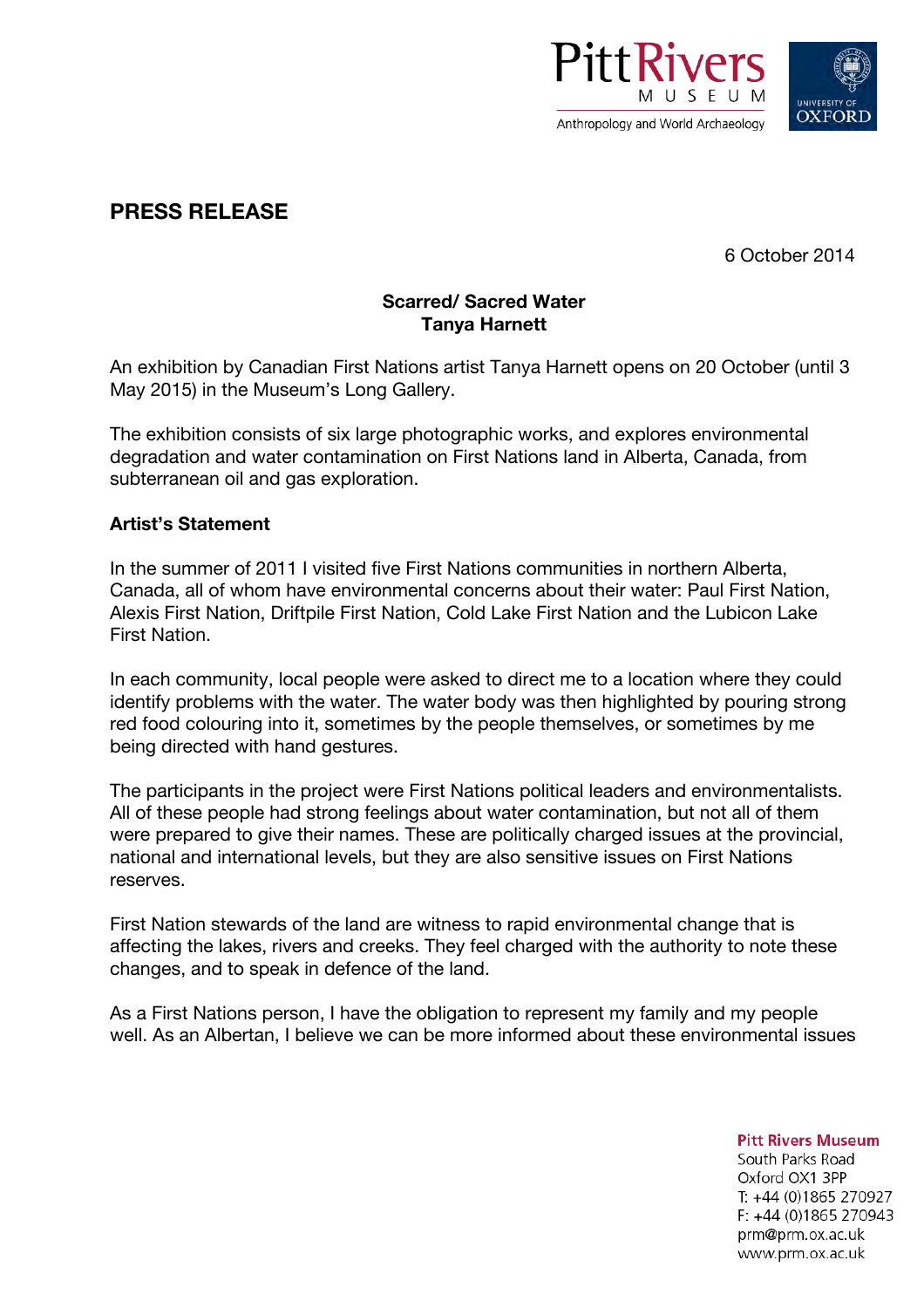

by asking and listening to First Nations witnesses. As an artist, I have the opportunity to give awareness to some of these pressing issues.

Being a Carry-the-Kettle band member from Saskatchewan and an Albertan living in Lethbridge, my artistic engagement comes with responsibilities that might not be apparent to those who are uninformed about First Nations protocols.

Reservations were assigned through the treaty process and they are the places of sovereign nations. I can't just walk in and take pictures. My engagement will always be from one nation to another. Many Indian people know my reserve and more often than you might think, they know a member of my family.

As an Indian, I have the obligation to represent my family and my people well. As an Albertan, I see my province being contaminated. I believe Albertans have the opportunity to be more informed about these environmental issues by asking and listening to First Nations witnesses about their perspectives. As an artist, I have the fortunate opportunity to create a place for engagement, discussion and to give awareness to some of these most pressing issues. The Scarred/ Sacred Water is a series of artwork that belongs to everyone.

Tanya Harnett

Carry the Kettle First Nation, Saskatchewan, Canada

Canadian artist and curator Derek Michael Besant writes: "The images appear harmless enough initially, until you recognize the wounding. In Harnett's hands, a peaking wave becomes an open sore, a beach becomes a toxic leak, and a road ends in hemorrhage. Her signs on the land are visceral and epic, like arriving at some battleground after the siege … there is a plea in Harnett's series to simply regard the world as a body, which can suffer the same issues as any person might physically."

#### **Notes for Editors**

- Since 2007 Tanya Harnett has been Assistant Professor in Native American Studies/ Art Department, at the University of Lethbridge, Canada.
- The Pitt Rivers Museum's Long Gallery is an exhibition space for contemporary work that connects with the Museum's themes and research interests. For more information see: http://www.prm.ox.ac.uk/pastexhibitions.html
- The Pitt Rivers Museum is one of Oxford's most popular attractions, famous for its period atmosphere and outstanding collections from many cultures around the world, past and present. Admission, exhibitions and events are FREE.
- The Pitt Rivers Museum was founded in 1884 when General Pitt Rivers, an influential figure in the development of archaeology and evolutionary anthropology,